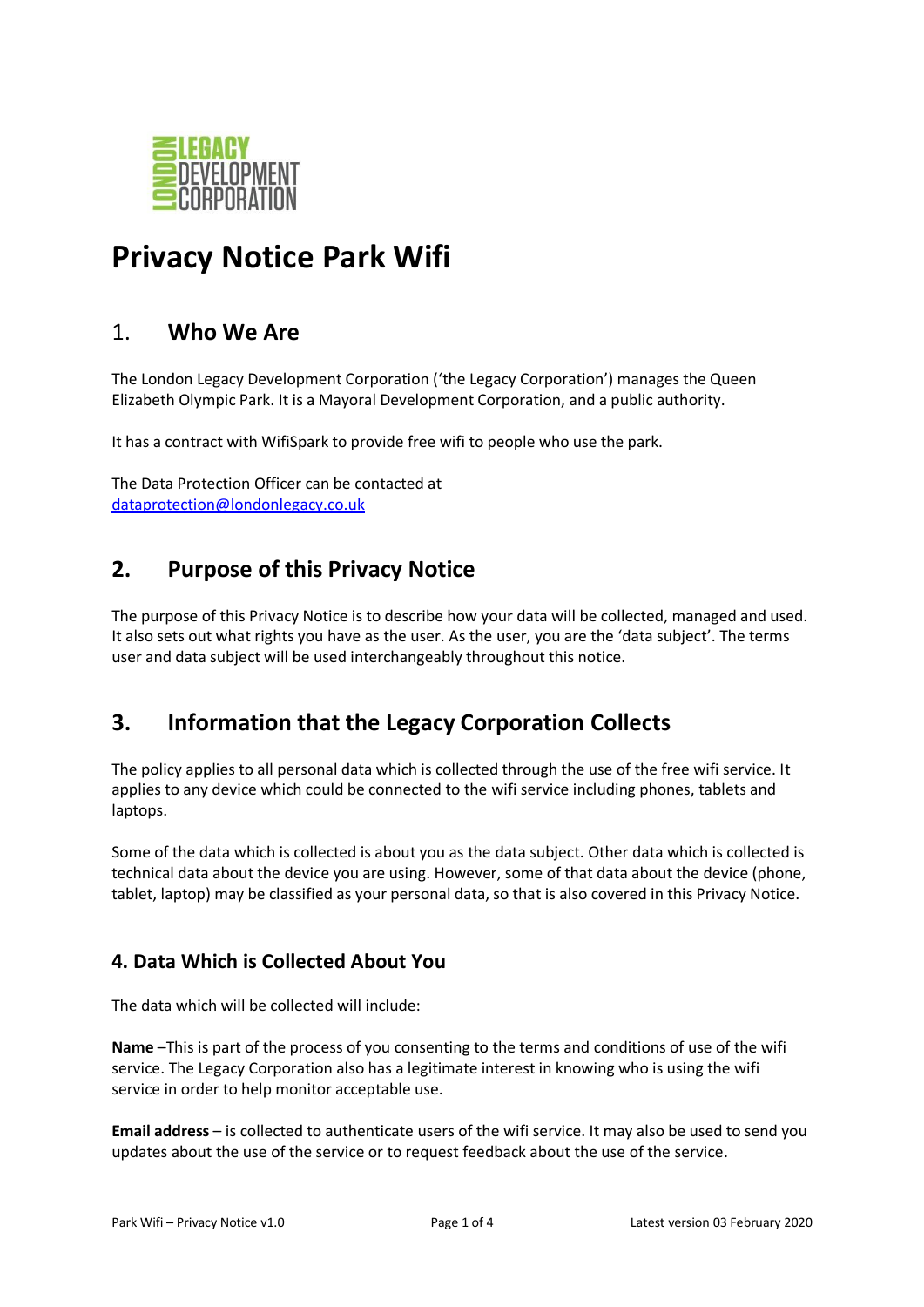**Phone number** – this is the number of the phone you are using.

**Number of attempts made to log-in-** this is done through the use of cookies. These are small pieces of computer code which devices use to enable communications between them. Understanding how users log-in, and what problems they may be having will help to improve the service.

**Date you first log-in –** this is recorded to understand usage of the service and to help to make improvements if necessary.

**Number of log-ins –** this is collected to help monitor the service. It also means that if the account has not been used over a set period, then it can be deleted.

**Acceptance of the Terms and Conditions** – this will be collected so there is a record that the user has accepted the terms and conditions. The user experience offers the facility of a temporary session without any personal data being captured, or the facility to register and enter some personal data.

**Phone or computer information – this can include the MAC address, unique device identifiers,** operating system, browser, telephone number (if it's a phone)

**Location data –** is captured to the extent of knowing the user is in the Park, but not the exact location within the Park.

**Browser history –** requests to browse the internet are recorded in order to block sites which are deemed unsuitable. However, these are recorded in such a way that they cannot be identified to any individual's device.

**Data Volumes –** the total amount of data uploaded and downloaded from an individual's device is recorded, but not what that data is. This is to ensure that the users do not exceed the fair usage limit.

#### **5. Disclosure of Your Data**

Your data could be disclosed to third parties such as the police and other law enforcement agencies for crime prevention and detection but this is by exception and must follow an approved process. Data could be disclosed to protect the rights the Legacy Corporation or protect the safety of yourself or others.

#### **6. How Long Your Data Will be Kept For**

Your data will only be kept for as long as necessary to provide wifi services and to comply with legal obligations and the resolution of disputes.

It will be retained for as long as wish to use the service. If you have not logged in for a period of 12 months, then your data will be deleted.

However, you will be able to start using the service again at any time by simply repeating the initial log-in process.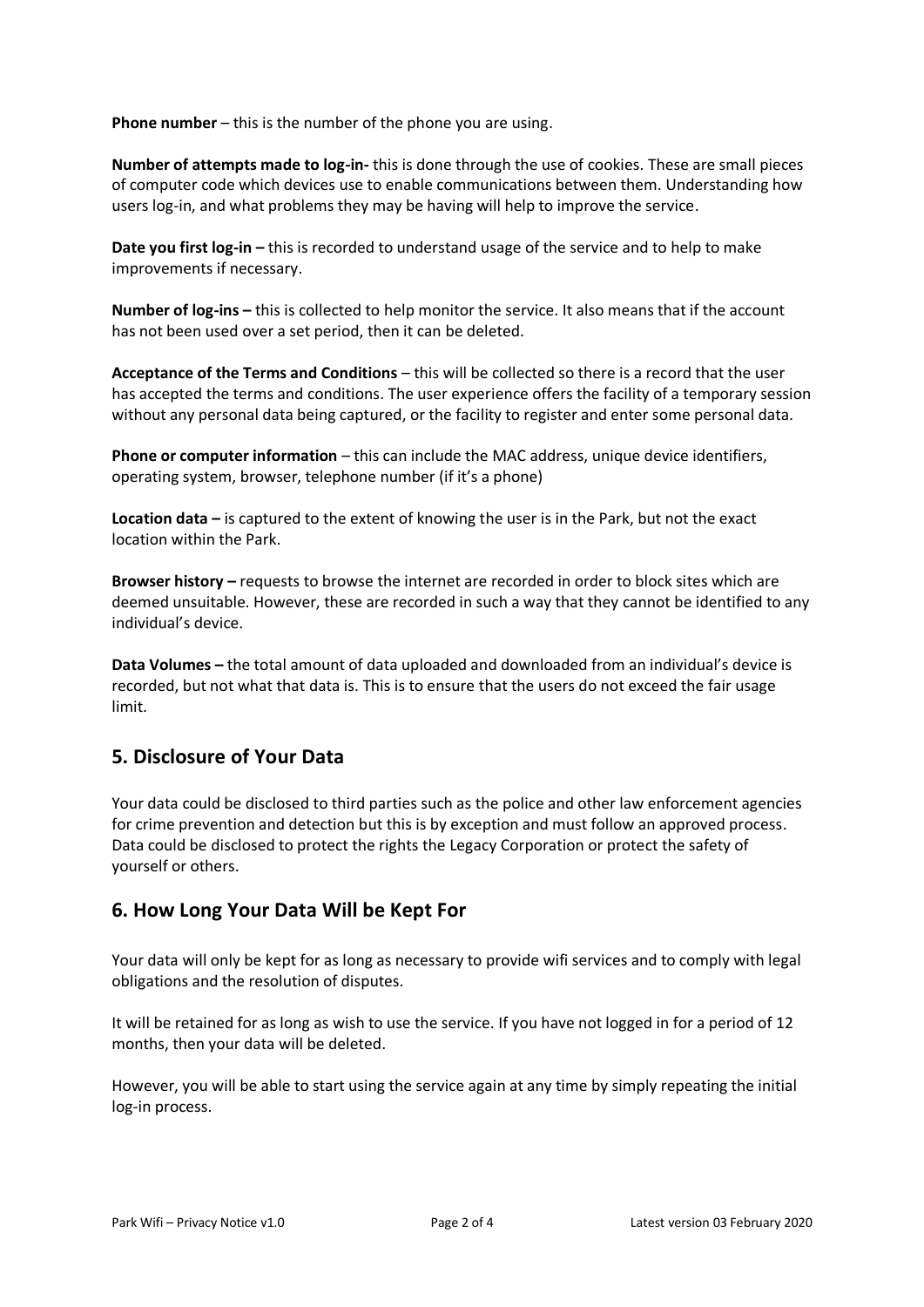### **7. Security**

The Legacy Corporation is committed to providing a free wifi service which is has been built to be as secure as possible. Your data will be managed securely within the system.

However, please be aware, that this is an unsecured system and that the Legacy Corporation cannot guarantee the security of the internet or third party websites. You are advised to protect your devices with passwords, anti-virus software and to take care with using the internet but the Legacy Corporation can take no responsibility for this.

Please be aware that the Legacy Corporation takes no liability for any loss or damage incurred through the use of the wifi system. More detail is described in the Terms and Conditions.

# **8. Your Rights**

As the data subject, you have specific rights in relation to your data and how it is processed. You have the right to:

- Request a copy of the information which is held about you
- Details of how your information is used
- Withdraw your consent, if it has been used as the basis of collecting your data
- Request your data is deleted, unless there is a legal reason for it to be retained
- Object to the way in which your data is used
- Make a complaint about how your data is being processed

You can find out more about your rights by contacting our Data Protection Officer – [dataprotection@londonlegacy.co.uk](mailto:dataprotection@londonlegacy.co.uk)

and on the website of the Information Commissioner's Office [www.ico.org.uk](http://www.ico.org.uk/)

### **9. Changes to this Notice**

We may change this Privacy Notice. However, we will make sure that users always have access to the latest version.

# **10. How to Contact the Legacy Corporation About Data Protection**

If you have any questions about data protection, please don't hesitate to contact us.

#### **Data Protection Officer**

London Legacy Development Corporation Level 10, 1 Stratford Place Mountfitchet Road London E20 1EJ